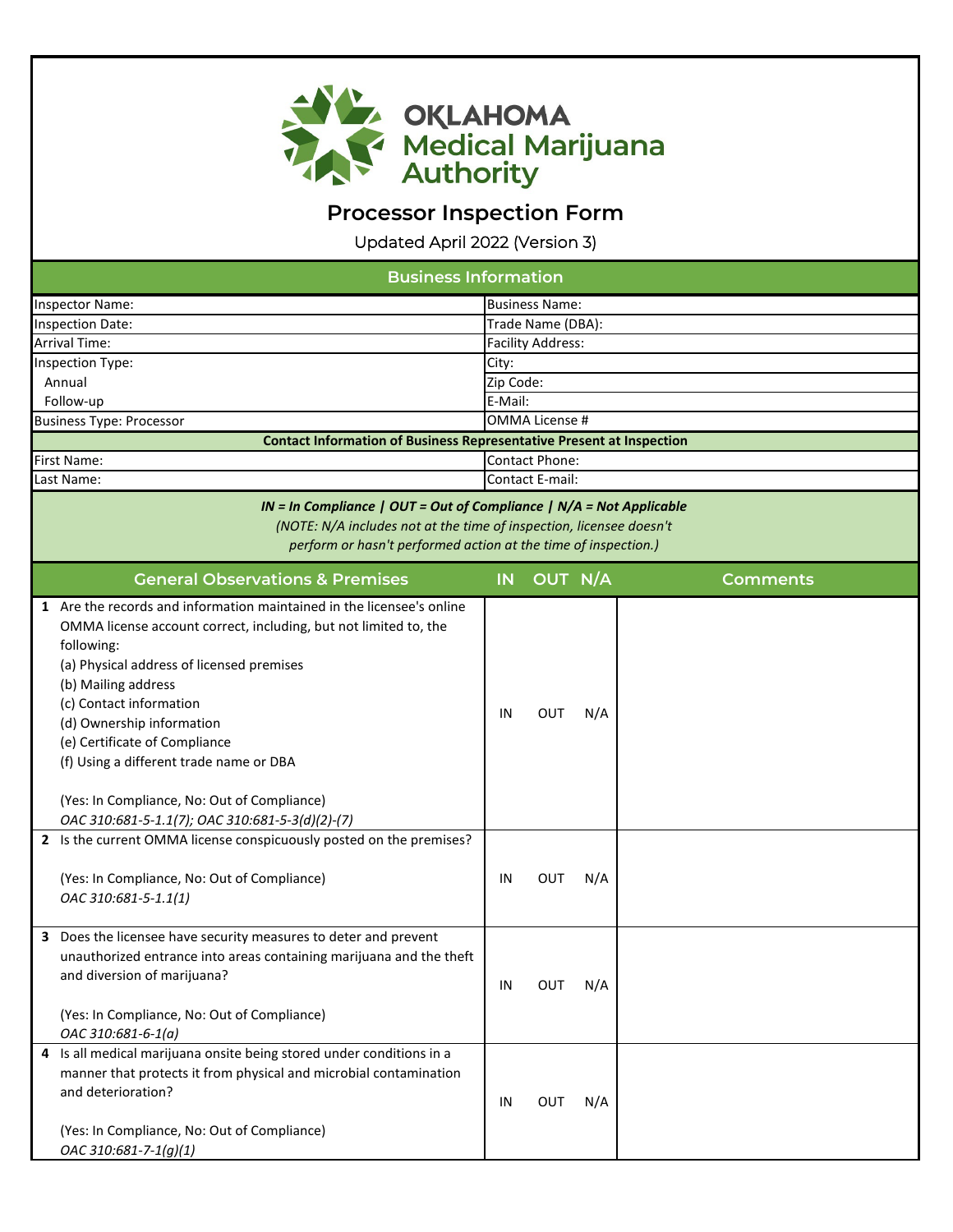| 5. | When not in use, is all medical marijuana onsite being stored in<br>receptacles that are capable of being fully closed and sealed and are<br>kept fully closed and sealed?<br>(Yes: In Compliance, No: Out of Compliance)                                                                                                                                                                                                                                                                                                                                                                                                                                                                                                                                                                            | IN | <b>OUT</b> | N/A |                 |
|----|------------------------------------------------------------------------------------------------------------------------------------------------------------------------------------------------------------------------------------------------------------------------------------------------------------------------------------------------------------------------------------------------------------------------------------------------------------------------------------------------------------------------------------------------------------------------------------------------------------------------------------------------------------------------------------------------------------------------------------------------------------------------------------------------------|----|------------|-----|-----------------|
|    | OAC 310:681-7-1(g)(2)<br>6 Does the licensee operate out of any of the following areas?<br>(a) A private home<br>(b) A room used as living or sleeping quarters<br>(c) An area directly opening into a room used as living or sleeping<br>quarters<br>(d) Living or sleeping quarters located on the premises of a<br>processor such as those provided for lodging registration clerks or<br>resident managers that are not separated from rooms and areas used<br>for food establishment operations by complete partitioning and solid<br>self-closing doors.<br>Note: This applies to the preparation, production, manufacturing,<br>processing, handling, packaging, and labeling of edible medical<br>marijuana products.<br>(No: In Compliance, Yes: Out of Compliance)<br>OAC 310:681-5-8.1(g) | IN | <b>OUT</b> | N/A |                 |
|    | 7 Does the licensee operate any extraction equipment or processes<br>utilizing butane, propane, carbon dioxide or any potentially hazardous<br>material in a residential property?<br>(No: In Compliance, Yes: Out of Compliance)                                                                                                                                                                                                                                                                                                                                                                                                                                                                                                                                                                    | IN | <b>OUT</b> | N/A |                 |
|    | OAC 310:681-5-18(k)<br><b>Inventory Tracking, Sampling, and Testing</b>                                                                                                                                                                                                                                                                                                                                                                                                                                                                                                                                                                                                                                                                                                                              | IN | OUT N/A    |     | <b>Comments</b> |
| 8  | Does the licensee obtain copies of all COA's for tests conducted on<br>each harvest and production batch prior to accepting any sale or<br>transfer of medical marijuana?<br>(Yes: In Compliance, No: Out of Compliance)<br>OAC 310:681-8-1(h)(1)                                                                                                                                                                                                                                                                                                                                                                                                                                                                                                                                                    | IN | Ουτ        | N/A |                 |
| 9  | Does the licensee have COA's onsite and readily accessible for harvest<br>and production batches for the last 7 years?<br>(Yes: In Compliance, No: Out of Compliance)<br>OAC 310:681-8-1(h)(5); OAC 310:681-5-4(h); OAC 310:681-5-6(b)                                                                                                                                                                                                                                                                                                                                                                                                                                                                                                                                                               | IN | OUT        | N/A |                 |
|    | 10 Does the licensee test the final form of all medical marijuana products<br>it has processed for all required analytes (components) prior to<br>transfer or sale?<br>Note: "Final form" means the form medical marijuana or a medical<br>marijuana product is in when sold or transferred. See the Testing<br>Procedures Guide for required testing details.<br>(Yes: In Compliance, No: Out of Compliance)                                                                                                                                                                                                                                                                                                                                                                                        | IN | OUT        | N/A |                 |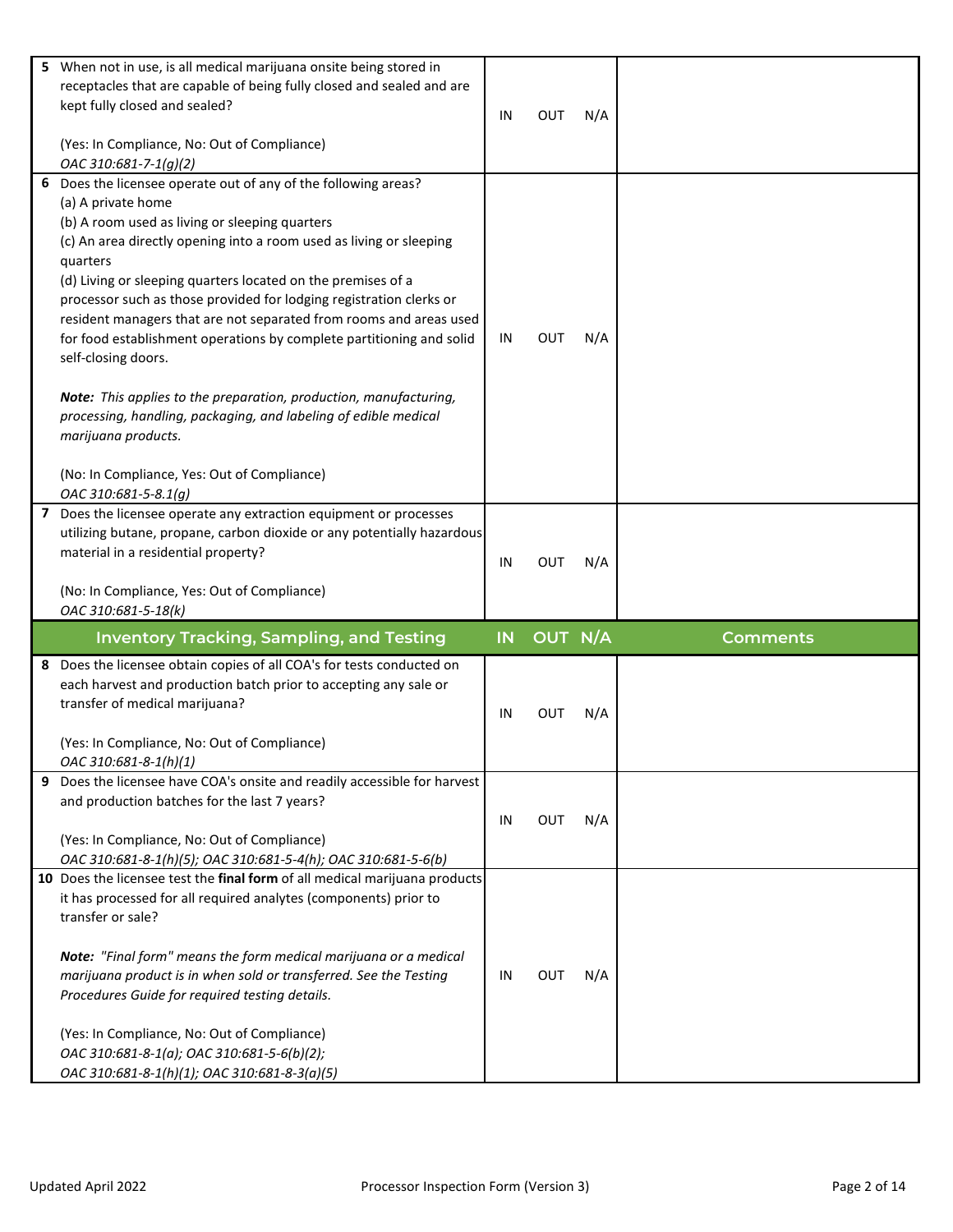| 11 When collecting kief from multiple harvest batches, does the licensee<br>homogenize into a new batch that does not exceed 15 pounds?                                                                                                                                                                                                                                                                                                                                                                                                                                                                                                                                                                                                                                                                                                                                                                                                                                                                                                                                                                                                                                                                                                                                                          |    |            |     |  |
|--------------------------------------------------------------------------------------------------------------------------------------------------------------------------------------------------------------------------------------------------------------------------------------------------------------------------------------------------------------------------------------------------------------------------------------------------------------------------------------------------------------------------------------------------------------------------------------------------------------------------------------------------------------------------------------------------------------------------------------------------------------------------------------------------------------------------------------------------------------------------------------------------------------------------------------------------------------------------------------------------------------------------------------------------------------------------------------------------------------------------------------------------------------------------------------------------------------------------------------------------------------------------------------------------|----|------------|-----|--|
| (Yes: In Compliance, No: Out of Compliance)<br>OAC 310:681-8-1(s)(2)                                                                                                                                                                                                                                                                                                                                                                                                                                                                                                                                                                                                                                                                                                                                                                                                                                                                                                                                                                                                                                                                                                                                                                                                                             | IN | <b>OUT</b> | N/A |  |
| 12 When collecting kief from multiple harvest batches, does the licensee<br>test for pesticide, heavy metals, microbials, foreign material & filth,<br>water activity, moisture content, THC potency, terpene type and<br>concentration?<br>Note: See the Testing Procedures Guide for required testing details.<br>(Yes: In Compliance, No: Out of Compliance)<br>OAC 310:681-8-1(a); OAC 310:681-8-1(s)                                                                                                                                                                                                                                                                                                                                                                                                                                                                                                                                                                                                                                                                                                                                                                                                                                                                                        | IN | <b>OUT</b> | N/A |  |
| 13 Does the licensee have access to a copy of the laboratory's standard<br>operating procedures while they are collecting the samples?<br>(Yes: In Compliance, No: Out of Compliance)<br>OAC 310:681-8-3(a)(1)(c)                                                                                                                                                                                                                                                                                                                                                                                                                                                                                                                                                                                                                                                                                                                                                                                                                                                                                                                                                                                                                                                                                | IN | <b>OUT</b> | N/A |  |
| 14 Does the licensee maintain documentation onsite and readily<br>accessible of all employee training on the sampling standard<br>operating procedures for each laboratory it uses for testing?<br>(Yes: In Compliance, No: Out of Compliance)<br>OAC 310:681-8-3(a)(11)-(12); OAC 310:681-5-4(h)                                                                                                                                                                                                                                                                                                                                                                                                                                                                                                                                                                                                                                                                                                                                                                                                                                                                                                                                                                                                | IN | <b>OUT</b> | N/A |  |
| 15 Does the sample field log that contains all required information below<br>for each sample:<br>(a) Laboratory's name, address, and license number;<br>(b) Title and version of the laboratory's standard operating<br>procedure(s) followed when collecting the sample;<br>(c) Sampler's name(s) and title(s);<br>(d) Date and time sampling started and ended;<br>(e) Grower's, processor's, or dispensary's name, address, and<br>license number;<br>(f) Batch number of the batch from which the sample was obtained;<br>(g) Sample matrix;<br>(h) Total batch size, by weight or unit count;<br>(i) Total weight or unit count of the primary sample;<br>(j) Total weight or unit count of the reserve sample;<br>(k) The unique sample identification number for each sample;<br>(I) Name, business address, and license number of the person who<br>transports the samples to the laboratory;<br>(m) Requested analyses;<br>(n) Sampling conditions, including temperature;<br>(o) Problems encountered and corrective actions taken during the<br>sampling process, if any; and<br>(p) Any other observations from sampling, including major<br>inconsistencies in the medical marijuana color, size, or smell.<br>(Yes: In Compliance, No: Out of Compliance)<br>OAC 310:681-8-3(a)(9) | IN | <b>OUT</b> | N/A |  |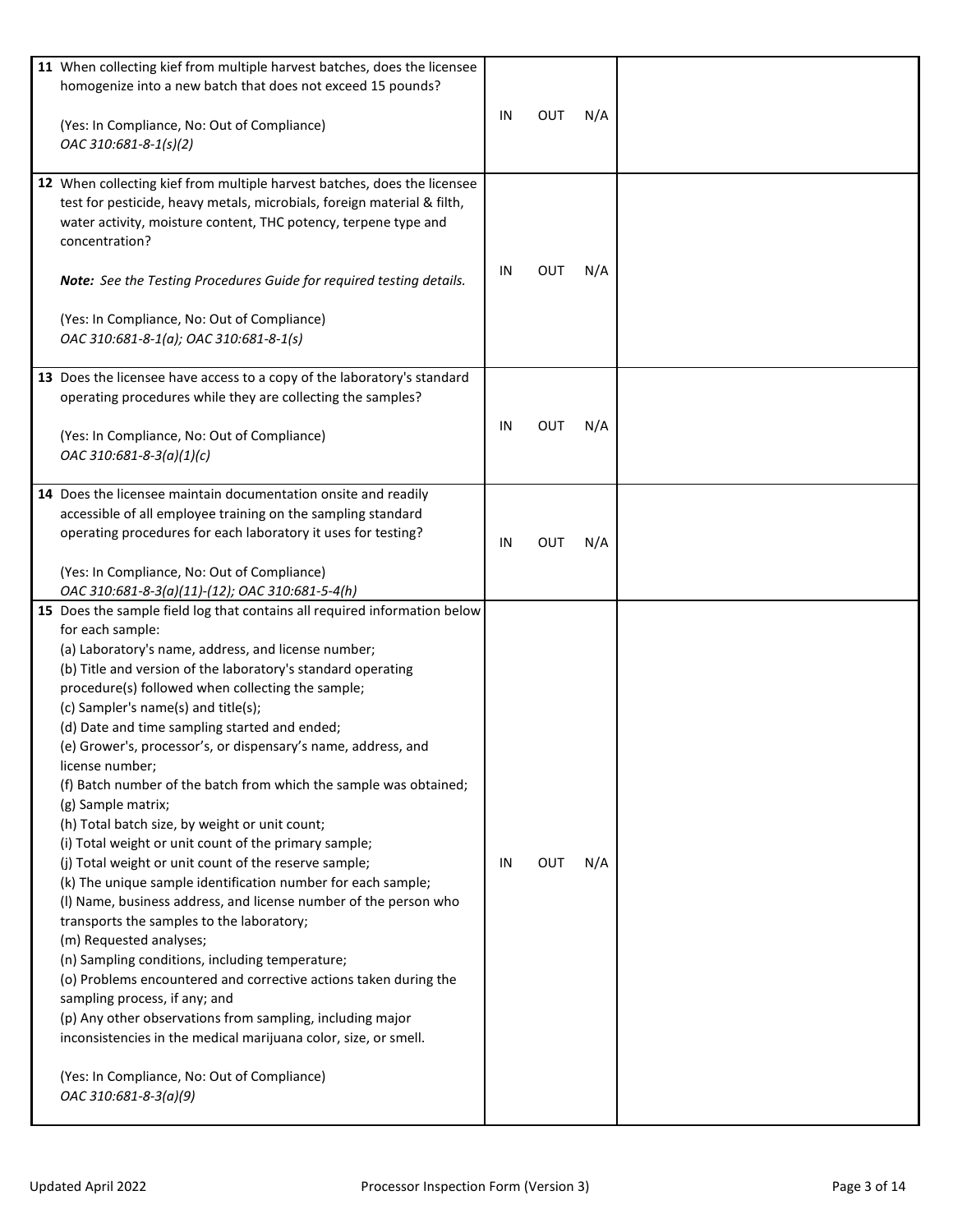| 16 Does the licensee maintain an onsite and readily accessible sample<br>field log required for at least 7 years?  |    |            |     |  |
|--------------------------------------------------------------------------------------------------------------------|----|------------|-----|--|
|                                                                                                                    | IN | OUT        | N/A |  |
| (Yes: In Compliance, No: Out of Compliance)                                                                        |    |            |     |  |
| OAC 310:681-8-3(a)(12); OAC 310:681-5-4(h)                                                                         |    |            |     |  |
| 17 Does the licensee separate all usable medical marijuana into                                                    |    |            |     |  |
| production batches that do not exceed:                                                                             |    |            |     |  |
| (a) 4 liters of liquid medical marijuana concentrate or<br>(b) 9 pounds of nonliquid medical marijuana products or |    |            |     |  |
| (c) 1,000 grams of THC for final medical marijuana products                                                        | IN | Ουτ        | N/A |  |
| (d) 15 pounds of non-infused pre-rolls                                                                             |    |            |     |  |
|                                                                                                                    |    |            |     |  |
| (Yes: In Compliance, No: Out of Compliance)                                                                        |    |            |     |  |
| OAC 310:681-8-1(b)(1); OAC 310:681-8-1(s)                                                                          |    |            |     |  |
| 18 Does the licensee have inspection records onsite and readily                                                    |    |            |     |  |
| accessible indicating that each production batch has been physically                                               |    |            |     |  |
| inspected for contaminants and filth?                                                                              |    |            |     |  |
|                                                                                                                    | IN | <b>OUT</b> | N/A |  |
| (Yes: In Compliance, No: Out of Compliance)                                                                        |    |            |     |  |
| OAC 310:681-8-1(i)(7)(D); OAC 310:681-5-4(h)                                                                       |    |            |     |  |
| 19 Does the licensee have documentation onsite and readily accessible                                              |    |            |     |  |
| for all instances in which any of the following occurred, as applicable?                                           |    |            |     |  |
| (a) Re-sampling;                                                                                                   |    |            |     |  |
| (b) Re-testing;                                                                                                    |    |            |     |  |
| (c) Decontamination; and/or                                                                                        |    |            |     |  |
| (d) Remediation                                                                                                    | IN | <b>OUT</b> | N/A |  |
|                                                                                                                    |    |            |     |  |
| (Yes: In Compliance, No: Out of Compliance)                                                                        |    |            |     |  |
| OAC 310:681-8-1(k)(4)(C); OAC 310:681-5-6(b)(2);                                                                   |    |            |     |  |
| OAC 310:681-5-4(h)                                                                                                 |    |            |     |  |
| 20 If the licensee remediates and/or decontaminates medical marijuana,                                             |    |            |     |  |
| does the licensee have detailed procedures for remediation and                                                     |    |            |     |  |
| decontamination processes?                                                                                         |    |            |     |  |
|                                                                                                                    |    |            |     |  |
| Note: If the licensee does not remediate/decontaminate medical                                                     | IN | OUT        | N/A |  |
| marijuana, select N/A.                                                                                             |    |            |     |  |
|                                                                                                                    |    |            |     |  |
| (Yes: In Compliance, No: Out of Compliance)                                                                        |    |            |     |  |
| OAC 310:681-8-1(k)(4)(A); OAC 310:681-5-6(b)(2)                                                                    |    |            |     |  |
| 21 If the licensee remediates medical marijuana, were the remediation                                              |    |            |     |  |
| methods or remediation solvents used on medical marijuana or                                                       |    |            |     |  |
| medical marijuana products disclosed to the testing laboratory?                                                    |    |            |     |  |
|                                                                                                                    | IN | <b>OUT</b> | N/A |  |
| (Yes: In Compliance, No: Out of Compliance)                                                                        |    |            |     |  |
| OAC 310:681-8-1(k)(3)                                                                                              |    |            |     |  |
| 22 Has the licensee transferred or sold any medical marijuana from a                                               |    |            |     |  |
| harvest or production batch that did not pass all required testing?                                                |    |            |     |  |
|                                                                                                                    | IN | <b>OUT</b> | N/A |  |
| (No: In Compliance, Yes: Out of Compliance)                                                                        |    |            |     |  |
| OAC 310:681-8-1(d)(2)                                                                                              |    |            |     |  |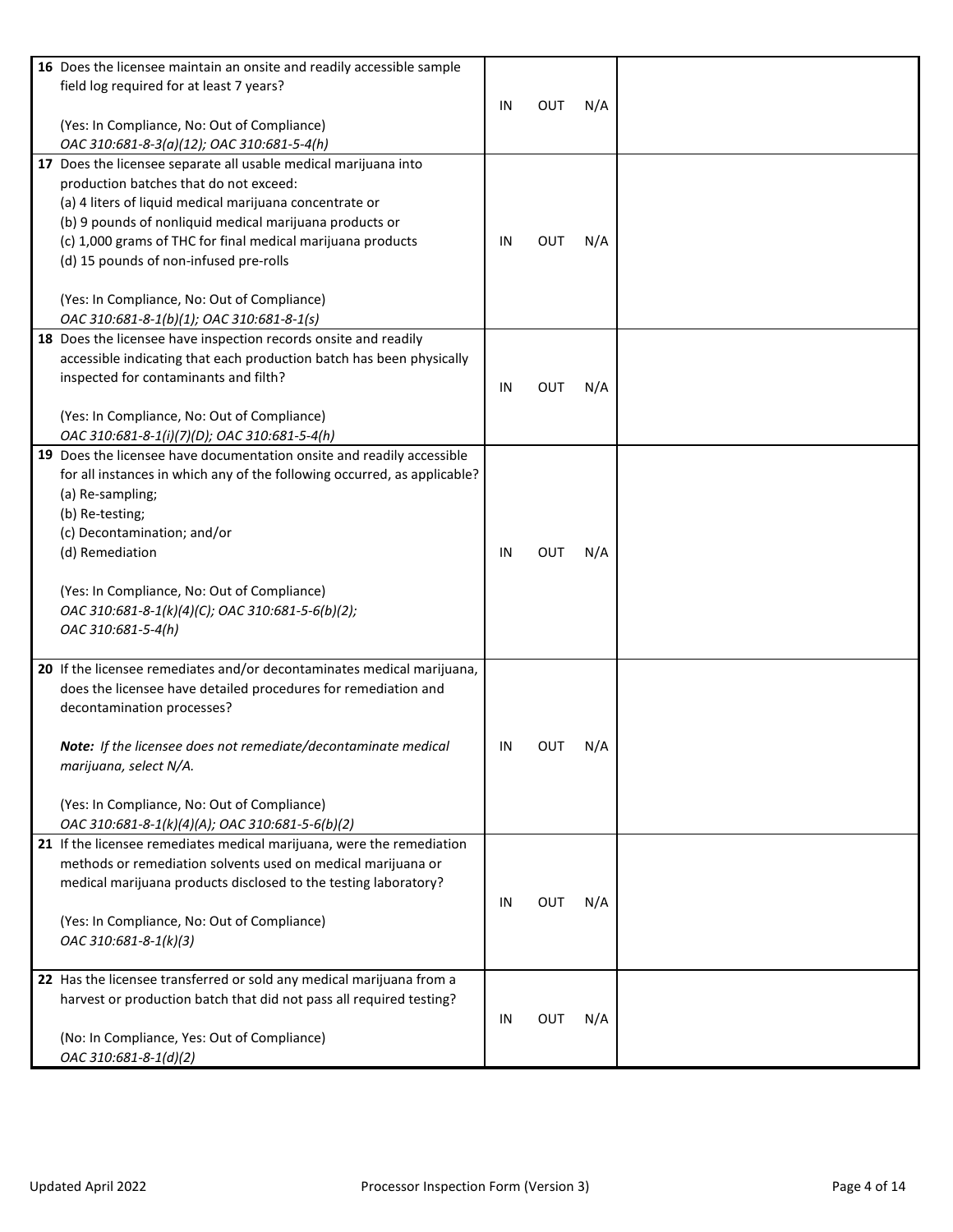| Packaging & Labeling:                                                                                                                                                                                                                                                                                                                                                                                                                                                                                                                                                                                                                                                                                                                                                                                                                                                                                           | IN | OUT N/A    |     |                 |
|-----------------------------------------------------------------------------------------------------------------------------------------------------------------------------------------------------------------------------------------------------------------------------------------------------------------------------------------------------------------------------------------------------------------------------------------------------------------------------------------------------------------------------------------------------------------------------------------------------------------------------------------------------------------------------------------------------------------------------------------------------------------------------------------------------------------------------------------------------------------------------------------------------------------|----|------------|-----|-----------------|
| <b>Sale/Transfer to a Processor</b>                                                                                                                                                                                                                                                                                                                                                                                                                                                                                                                                                                                                                                                                                                                                                                                                                                                                             |    |            |     | Comments        |
| Note: Edible medical marijuana products must also meet additional requirements, which are listed in the next section.                                                                                                                                                                                                                                                                                                                                                                                                                                                                                                                                                                                                                                                                                                                                                                                           |    |            |     |                 |
| 23 Does the licensee verify and ensure that all medical marijuana<br>transactions conducted with commercial license holders include:<br>(a) Name<br>(b) Valid, unexpired license number<br>(c) Expiration date                                                                                                                                                                                                                                                                                                                                                                                                                                                                                                                                                                                                                                                                                                  | IN | <b>OUT</b> | N/A |                 |
| (Yes: In Compliance, No: Out of Compliance)<br>OAC 310:681-1-4; OAC 310:681-5-12(c)                                                                                                                                                                                                                                                                                                                                                                                                                                                                                                                                                                                                                                                                                                                                                                                                                             |    |            |     |                 |
| 24 Does the licensee purchase or transfer medical marijuana from a<br>commercial processor or dispensary?                                                                                                                                                                                                                                                                                                                                                                                                                                                                                                                                                                                                                                                                                                                                                                                                       |    |            |     |                 |
| <b>Note:</b> Flower that has been decontaminated or remediated can be<br>transferred from the processor to the grower.                                                                                                                                                                                                                                                                                                                                                                                                                                                                                                                                                                                                                                                                                                                                                                                          | IN | <b>OUT</b> | N/A |                 |
| (No: In Compliance, Yes: Out of Compliance)<br>OAC 310:681-1-4; OAC 310:681-8-1(d)(2)                                                                                                                                                                                                                                                                                                                                                                                                                                                                                                                                                                                                                                                                                                                                                                                                                           |    |            |     |                 |
| 25 Do labels for sale to growers or processors contain all of the following<br>information:<br>(a) Name and license number of transferring/selling licensee;<br>(b) Batch # of medical marijuana;<br>(c) Date of harvest; and<br>(d) A statement that the medical marijuana has passed testing or that<br>it has failed testing and is being transferred to a processor for<br>remediation.                                                                                                                                                                                                                                                                                                                                                                                                                                                                                                                     | IN | <b>OUT</b> | N/A |                 |
| (Yes: In Compliance, No: Out of Compliance)<br>OAC 310:681-7-1(f)                                                                                                                                                                                                                                                                                                                                                                                                                                                                                                                                                                                                                                                                                                                                                                                                                                               |    |            |     |                 |
| <b>Packaging &amp; Labeling:</b><br><b>Sale/Transfer to a Dispensary</b>                                                                                                                                                                                                                                                                                                                                                                                                                                                                                                                                                                                                                                                                                                                                                                                                                                        | IN | OUT N/A    |     | <b>Comments</b> |
| Note: Edible medical marijuana products must also meet additional requirements, which are listed in the next section.                                                                                                                                                                                                                                                                                                                                                                                                                                                                                                                                                                                                                                                                                                                                                                                           |    |            |     |                 |
| 26 Do all labels observed for sale to dispensaries contain at least the<br>following information:<br>(a) Name and license number of licensee who transferred or sold the<br>medical marijuana or medical marijuana products<br>(b) Name of the medical marijuana or medical marijuana product<br>(c) Batch # of medical marijuana or medical marijuana product<br>(d) Net quantity or weight of contents<br>(e) Ingredients list<br>(f) The Oklahoma Uniform Symbol in color and printed at least one<br>half inch by one half inch in size<br>(g) THC and terpenoid potency<br>(h) The statement "This product has been tested for contaminants"<br>(i) The statement "Keep out of reach of children."<br>(j) The warning statement "Women should not use marijuana or<br>medical marijuana products during pregnancy because of the risk of<br>birth defects."<br>(Yes: In Compliance, No: Out of Compliance) | IN | OUT        | N/A |                 |
| OAC 310:681-7-1(e)(1)(A)-(I); OAC 310:681-1-4;<br>OAC 310:681-5-8.1(e)(6)-(7);OAC 310:681-7-1(d)(2) & (4)                                                                                                                                                                                                                                                                                                                                                                                                                                                                                                                                                                                                                                                                                                                                                                                                       |    |            |     |                 |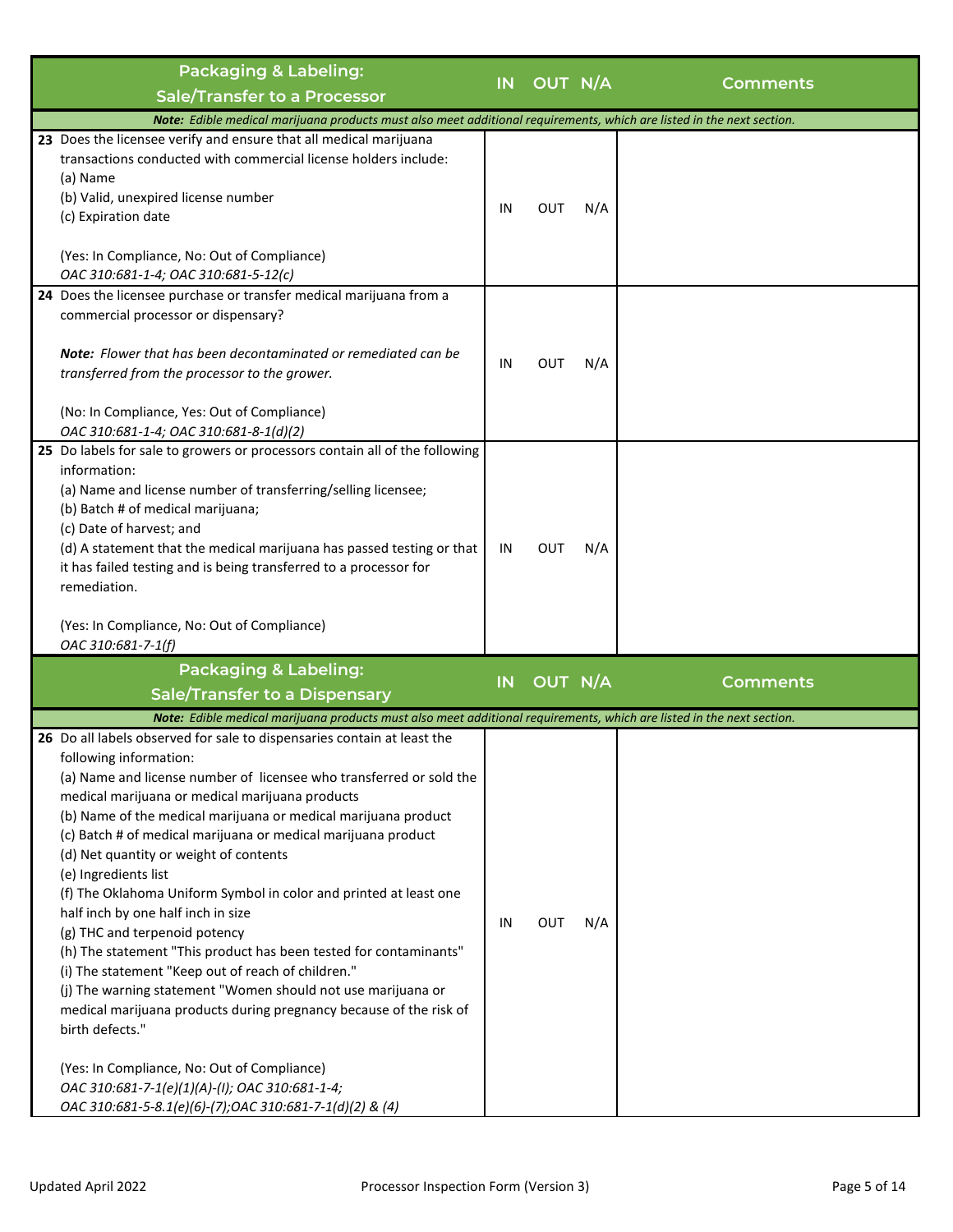| 27 Do any packages contain relabeling where all prior labels are not   |    |            |     |  |
|------------------------------------------------------------------------|----|------------|-----|--|
| removed in entirety prior to the new label being applied?              |    |            |     |  |
|                                                                        |    |            |     |  |
|                                                                        | IN |            |     |  |
| Note: Covering an initial label with an updated label is prohibited.   |    | OUT        | N/A |  |
|                                                                        |    |            |     |  |
| (No: In Compliance, Yes: Out of Compliance)                            |    |            |     |  |
| OAC 310:681-7-1(d)(11)                                                 |    |            |     |  |
|                                                                        |    |            |     |  |
| 28 Do any packages, labels, or containers contain content that appears |    |            |     |  |
| to target children?                                                    |    |            |     |  |
|                                                                        |    |            |     |  |
| Note: Examples of this are toys, cartoon characters, and similar       |    |            |     |  |
| images.                                                                | IN | <b>OUT</b> | N/A |  |
|                                                                        |    |            |     |  |
|                                                                        |    |            |     |  |
| (No: In Compliance, Yes: Out of Compliance)                            |    |            |     |  |
| OAC 310:681-7-1(d)(1); OAC 310:681-7-2(a)                              |    |            |     |  |
| 29 Does packaging meet the following Child-Resistant rules?            |    |            |     |  |
|                                                                        |    |            |     |  |
| (a) Designed or constructed to be significantly difficult for          |    |            |     |  |
| children under five (5) years of age to open and not difficult         |    |            |     |  |
| for normal adults to use properly                                      |    |            |     |  |
| (b) Opaque so that the outermost packaging does not allow the          |    |            |     |  |
| product to be seen without opening the packaging material              |    |            |     |  |
|                                                                        | ΙN | <b>OUT</b> | N/A |  |
| (c) Resealable to maintain its child-resistant effectiveness for       |    |            |     |  |
| multiple openings for any product intended for more than a single      |    |            |     |  |
| use or containing multiple servings                                    |    |            |     |  |
|                                                                        |    |            |     |  |
|                                                                        |    |            |     |  |
| (Yes: In Compliance, No: Out of Compliance)                            |    |            |     |  |
| OAC 310:681-1-4; OAC 310:681-7-1(d)(3)                                 |    |            |     |  |
| 30 Do any packages depict images other than the business name, logo,   |    |            |     |  |
| and an image of the product?                                           |    |            |     |  |
|                                                                        |    | <b>OUT</b> |     |  |
|                                                                        | IN |            | N/A |  |
| (No: In Compliance, Yes: Out of Compliance)                            |    |            |     |  |
| OAC 310:681-7-1(d)(1)                                                  |    |            |     |  |
| 31 Do any packages/labels contain the logo of the Oklahoma State       |    |            |     |  |
| Department of Health or the Oklahoma Medical Marijuana Authority?      |    |            |     |  |
|                                                                        |    |            |     |  |
|                                                                        | IN | OUT        | N/A |  |
| (No: In Compliance, Yes: Out of Compliance)                            |    |            |     |  |
| OAC 310:681-7-1(d)(9)                                                  |    |            |     |  |
|                                                                        |    |            |     |  |
|                                                                        |    |            |     |  |
| 32 Do any packages/labels contain false or misleading statements or    |    |            |     |  |
| make any claims/statements that the medical marijuana provides         |    |            |     |  |
| health or physical benefits to a patient?                              |    |            |     |  |
|                                                                        | IN | OUT        | N/A |  |
|                                                                        |    |            |     |  |
| (No: In Compliance, Yes: Out of Compliance)                            |    |            |     |  |
| OAC 310:681-7-1(d)(5); OAC 310:681-7-1(d)(8)                           |    |            |     |  |
| 33 Do packages/labels contain any of the following:                    |    |            |     |  |
| (a) Universal symbols from another state                               |    |            |     |  |
| (b) Statements that the medical marijuana was grown in another state   |    |            |     |  |
|                                                                        |    |            |     |  |
| (c) Any depictions, symbols, or other information that could cause a   |    |            |     |  |
| reasonable patient to be confused as to the state of origin of the     |    | <b>OUT</b> |     |  |
| medical marijuana or medical marijuana product                         | IN |            | N/A |  |
|                                                                        |    |            |     |  |
|                                                                        |    |            |     |  |
| (No: In Compliance, Yes: Out of Compliance)                            |    |            |     |  |
| OAC 310:681-7-1(d)(10)                                                 |    |            |     |  |
|                                                                        |    |            |     |  |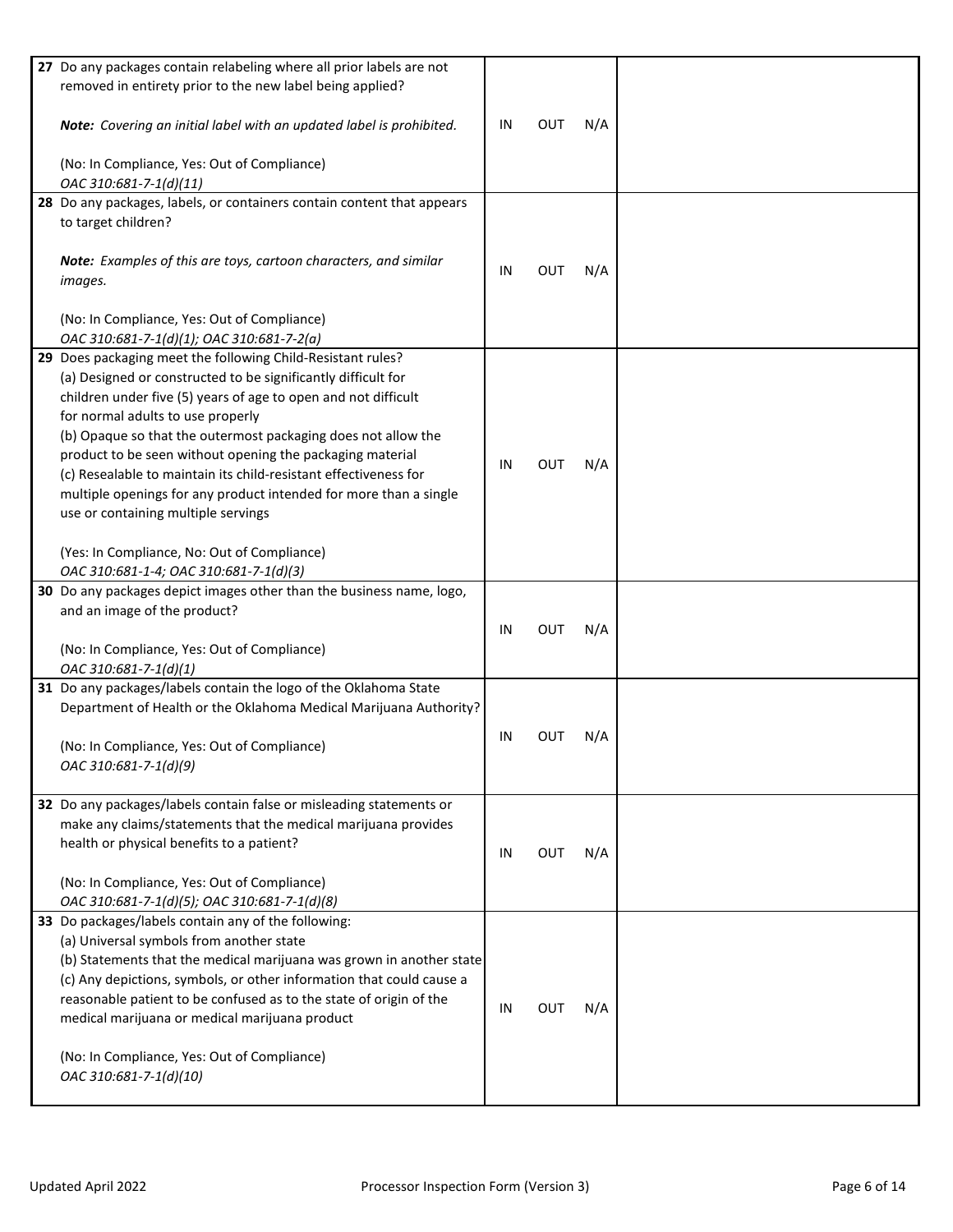| 34 Does the licensee intentionally or knowingly package or label medical<br>marijuana or medical marijuana products that would cause a<br>reasonable patient confusion as to whether it is a trademarked<br>product?<br>(No: In Compliance, Yes: Out of Compliance)<br>OAC 310:681-7-1(d)(6)-(7)<br><b>Packaging &amp; Labeling: Edible</b>                                                                                                                                                                                                                                                                                                                                                                                                                                                                                                                                                                                                                                                                                                                                                                                                                                                            | IN        | OUT        | N/A |                 |
|--------------------------------------------------------------------------------------------------------------------------------------------------------------------------------------------------------------------------------------------------------------------------------------------------------------------------------------------------------------------------------------------------------------------------------------------------------------------------------------------------------------------------------------------------------------------------------------------------------------------------------------------------------------------------------------------------------------------------------------------------------------------------------------------------------------------------------------------------------------------------------------------------------------------------------------------------------------------------------------------------------------------------------------------------------------------------------------------------------------------------------------------------------------------------------------------------------|-----------|------------|-----|-----------------|
| <b>Medical Marijuana Products</b>                                                                                                                                                                                                                                                                                                                                                                                                                                                                                                                                                                                                                                                                                                                                                                                                                                                                                                                                                                                                                                                                                                                                                                      | IN        | OUT N/A    |     | <b>Comments</b> |
| Note: These requirements are in addition to packaging and labeling that is required for sale to or by a dispensary.                                                                                                                                                                                                                                                                                                                                                                                                                                                                                                                                                                                                                                                                                                                                                                                                                                                                                                                                                                                                                                                                                    |           |            |     |                 |
| 35 Do all labels observed for sale to dispensaries or by dispensaries<br>contain at least the following information:<br>(a) Name, address and license number of licensee who transferred or<br>sold the medical marijuana or medical marijuana products<br>(b) Name of the food<br>(c) Batch # of medical marijuana<br>(d) Lot code<br>(e) Net quantity or weight of contents<br>(f) Ingredients list<br>(g) List of cannabis ingredients<br>(h) Food allergen information<br>(i) Nutrition labeling (if applicable)<br>(j) The Oklahoma Uniform Symbol in color and printed at least one<br>half inch by one half inch in size<br>(k) THC dosage in milligrams per unit<br>(I) The statement "This product has been tested for contaminants"<br>(m) The statement "Keep out of reach of children."<br>(n) The warning statement "Women should not use marijuana or<br>medical marijuana products during pregnancy because of the risk of<br>birth defects or while breastfeeding."<br>(o) The statement "For accidental ingestion call 1-800-222-1222"<br>(Yes: In Compliance, No: Out of Compliance)<br>OAC 310:681-7-1(e)(1); OAC 310:681-1-4;<br>OAC 310:681-5-8.1(e); OAC 310:681-7-1(d)(2) & (4) | IN        | <b>OUT</b> | N/A |                 |
| <b>Patient Transactions</b>                                                                                                                                                                                                                                                                                                                                                                                                                                                                                                                                                                                                                                                                                                                                                                                                                                                                                                                                                                                                                                                                                                                                                                            | <b>IN</b> | OUT N/A    |     | Comments        |
| 36 If the licensee processes medical marijuana into medical marijuana<br>concentrate on behalf of patients, does the licensee verify that all<br>medical marijuana transactions conducted with medical marijuana<br>patients or caregivers include:<br>(a) Name<br>(b) Valid, unexpired license number<br>(c) Expiration date<br>Note: Patients and caregivers may be verified through<br>ommaverify.ok.gov.<br>(Yes: In Compliance, No: Out of Compliance)<br>OAC 310:681-1-4; OAC 310:681-5-12(c)                                                                                                                                                                                                                                                                                                                                                                                                                                                                                                                                                                                                                                                                                                    | IN        | OUT        | N/A |                 |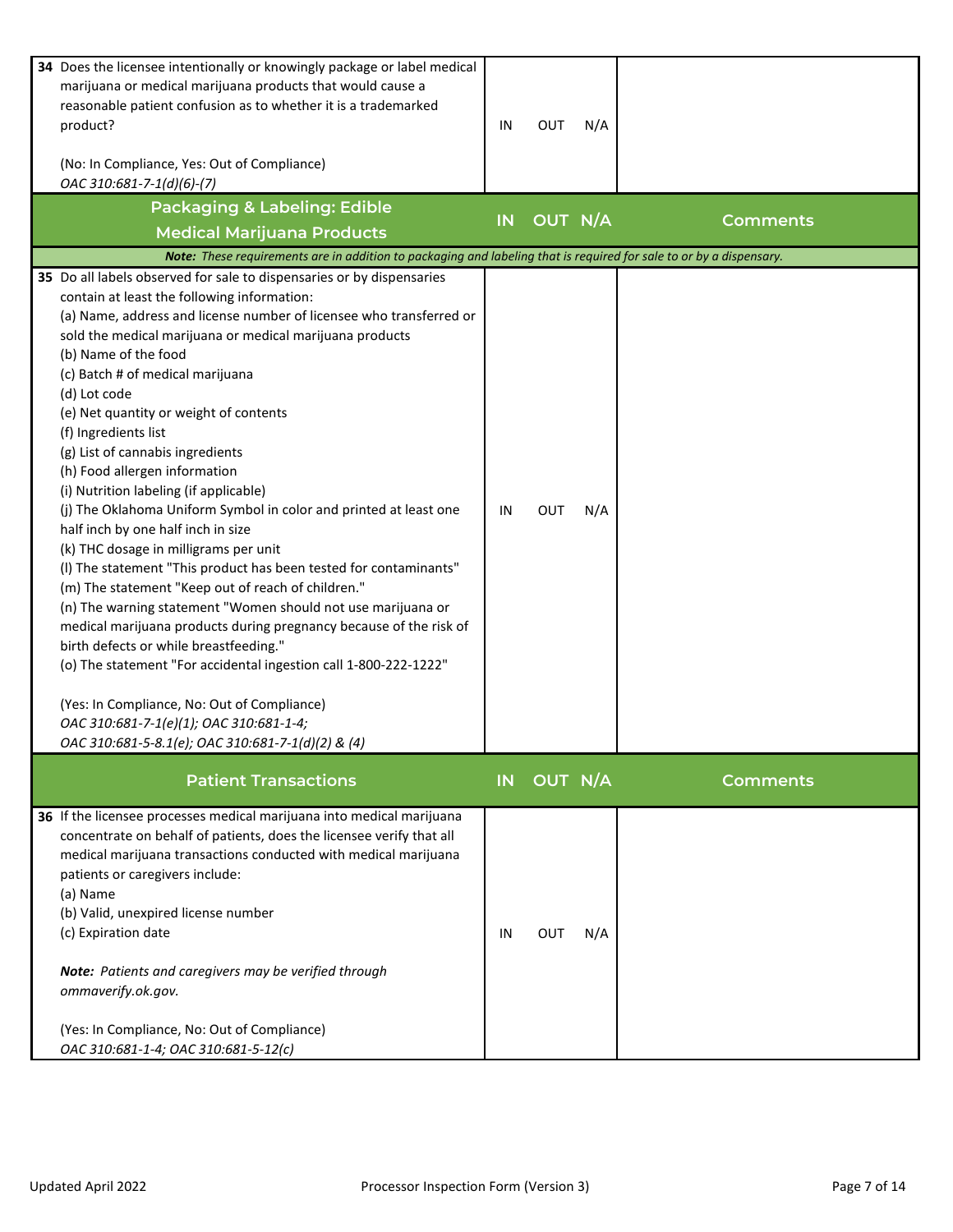| 37 Does the licensee have the following information for each sales<br>transaction to a patient?<br>(a) Name, license number, address, and phone number of all licensees<br>involved<br>(b) Quantity and type of medical marijuana<br>(c) Batch number(s)<br>(d) Transaction date<br>(e) Monetary value, including total sales/purchase amounts<br>(f) Point-of-sale and tax records<br>(Yes: In Compliance, No: Out of Compliance)<br>OAC 310:681-5-6(b)(3)                                                                                                                                                                                                                                                                                                                                                           | IN        | OUT        | N/A |                 |
|-----------------------------------------------------------------------------------------------------------------------------------------------------------------------------------------------------------------------------------------------------------------------------------------------------------------------------------------------------------------------------------------------------------------------------------------------------------------------------------------------------------------------------------------------------------------------------------------------------------------------------------------------------------------------------------------------------------------------------------------------------------------------------------------------------------------------|-----------|------------|-----|-----------------|
| 38 Does the licensee maintain a log documenting each instance in which<br>the processor processed medical marijuana received from a licensed<br>patient into a concentrate form on behalf of the licensed patient,<br>which shall include, but is not limited to, the following information:<br>(a) The patient and, if applicable, caregiver license number;<br>(b) The date the processor received the medical marijuana from<br>the patient or caregiver;<br>(c) The weight of medical marijuana received from the patient;<br>(d) The weight or amount of concentrate produced, along with the<br>weight of any excess medical marijuana, if applicable; and<br>(e) The date the concentrate was returned to the patient or<br>caregiver.<br>(Yes: In Compliance, No: Out of Compliance)<br>OAC 310:681-5-6(b)(4) | IN        | <b>OUT</b> | N/A |                 |
| 39 Does the licensee limit a single transaction to 1 ounce of medical<br>marijuana concentrate?<br>(Yes: In Compliance, No: Out of Compliance)<br>OAC 310:681-5-12(b)                                                                                                                                                                                                                                                                                                                                                                                                                                                                                                                                                                                                                                                 | IN        | OUT        | N/A |                 |
| 40 Does the licensee:<br>(a) allow for or provide the delivery of medical marijuana or medical<br>marijuana products to licensed patients or caregivers<br>(b) allow retail sales to licensed patients or caregivers<br>Note: Processors may charge a fee for the service of making a<br>concentrate only.<br>(No: In Compliance, Yes: Out of Compliance)<br>OAC 310:681-5-18(c); OAC 310:681-1-4                                                                                                                                                                                                                                                                                                                                                                                                                     | IN        | <b>OUT</b> | N/A |                 |
| <b>Transportation &amp; Vehicles</b>                                                                                                                                                                                                                                                                                                                                                                                                                                                                                                                                                                                                                                                                                                                                                                                  | <b>IN</b> | OUT N/A    |     | <b>Comments</b> |
| 41 Does the licensee verify and ensure all individuals transporting<br>medical marijuana and medical marijuana products have a current<br>and valid transporter agent license?<br>(Yes: In Compliance, No: Out of Compliance)<br>OAC 310:681-3-1(f)                                                                                                                                                                                                                                                                                                                                                                                                                                                                                                                                                                   | IN        | <b>OUT</b> | N/A |                 |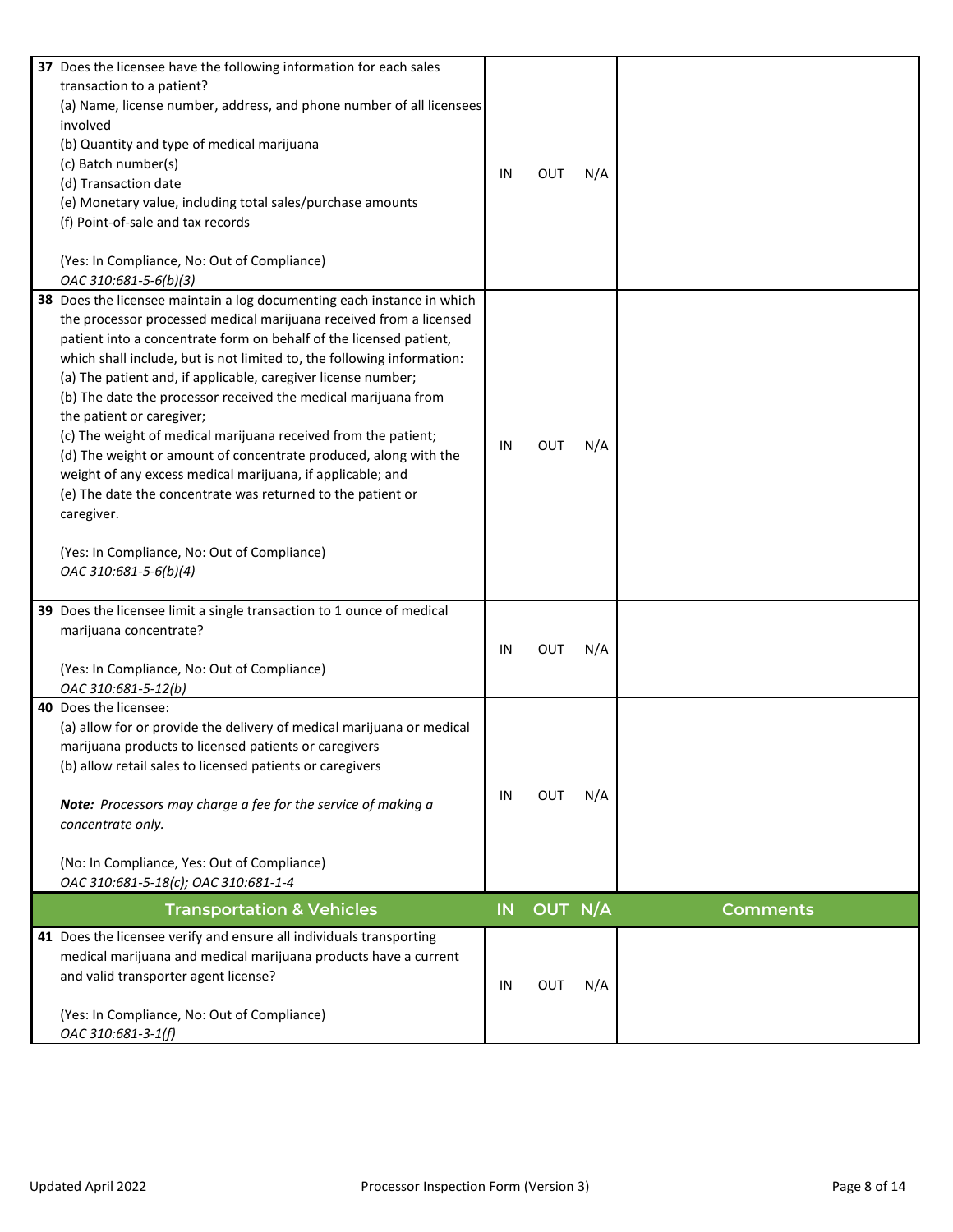| 42 Is each transport vehicle equipped with GPS trackers that are capable<br>of storing and transmitting GPS data?<br>Note: The use of cell phones for GPS tracking does not meet this<br>requirement.<br>(Yes: In Compliance, No: Out of Compliance)<br>63 O.S. § 427.16(J)(1); OAC 310:681-3-2(b)(1)                                                                                                                                                                                                                                                              | IN | OUT        | N/A |  |
|--------------------------------------------------------------------------------------------------------------------------------------------------------------------------------------------------------------------------------------------------------------------------------------------------------------------------------------------------------------------------------------------------------------------------------------------------------------------------------------------------------------------------------------------------------------------|----|------------|-----|--|
| 43 Does the licensee maintain updated and accurate transportation and<br>GPS records onsite and readily accessible?<br>(Yes: In Compliance, No: Out of Compliance)<br>OAC 310:681-3-2(c); OAC 310:681-5-4(h)                                                                                                                                                                                                                                                                                                                                                       | IN | <b>OUT</b> | N/A |  |
| 44 Do the licensee and transporter agent(s) implement security<br>measures to deter and prevent theft/diversion of marijuana during<br>transportation?<br>(Yes: In Compliance, No: Out of Compliance)<br>OAC 310:681-3-2(e); OAC 310:681-6-1(b)                                                                                                                                                                                                                                                                                                                    | IN | <b>OUT</b> | N/A |  |
| 45 Are all medical marijuana and medical marijuana products<br>transported:<br>(a) In a locked shipping container<br>(b) Shielded from public view<br>(c) Clearly labeled "Medical Marijuana or Derivative"<br>(d) In a secure area of the vehicle that is not accessible by the driver<br>during transit<br>Note: With the exception of a lawful transfer between medical<br>marijuana businesses that are licensed to operate at the same<br>physical address.<br>(Yes: In Compliance, No: Out of Compliance)<br>63 O.S. § 427.16(J)(2) -(3); OAC 310:681-3-2(a) | IN | <b>OUT</b> | N/A |  |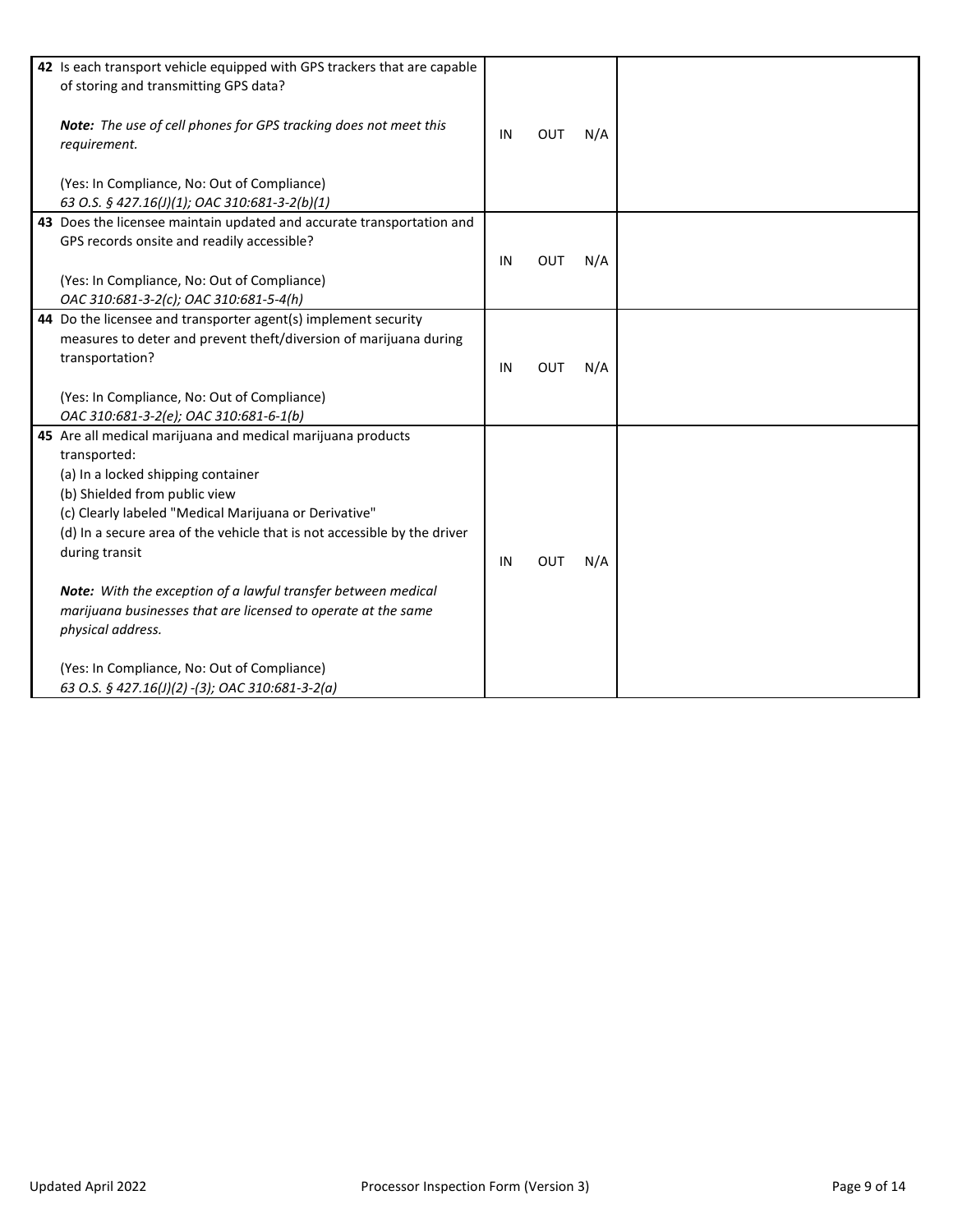| 46 Does the licensee have shipping manifests for each instance of     |    |            |     |  |
|-----------------------------------------------------------------------|----|------------|-----|--|
| shipping medical marijuana to other licensees that include all of the |    |            |     |  |
| following:                                                            |    |            |     |  |
| (a) The license number, business name, address, and contact           |    |            |     |  |
| information of the originating licensee;                              |    |            |     |  |
| (b) The license number, business name, address, and contact           |    |            |     |  |
| information of the commercial transporter, grower, processor,         |    |            |     |  |
| dispensary, laboratory, research facility, or education facility      |    |            |     |  |
| transporting the medical marijuana if such licensee is not the        |    |            |     |  |
| originating licensee;                                                 |    |            |     |  |
| (c) A complete inventory of the medical marijuana and medical         |    |            |     |  |
| marijuana products to be transported, including the quantities by     |    |            |     |  |
|                                                                       |    |            |     |  |
| weight or unit of each type of medical marijuana and medical          | IN | <b>OUT</b> | N/A |  |
| marijuana products and the batch number(s);                           |    |            |     |  |
| (d) The date of transportation and the approximate time of            |    |            |     |  |
| departure;                                                            |    |            |     |  |
| (e) Printed names, signatures, and transporter agent license          |    |            |     |  |
| numbers of personnel accompanying the transport;                      |    |            |     |  |
| (f) Notation of the commercial transporter, grower, processor,        |    |            |     |  |
| dispensary, laboratory, research facility, or education facility      |    |            |     |  |
| authorizing the transport; and                                        |    |            |     |  |
| (g) The license number(s), business name(s), address(es), and         |    |            |     |  |
| contact information for all end point recipients.                     |    |            |     |  |
|                                                                       |    |            |     |  |
| (Yes: In Compliance, No: Out of Compliance)                           |    |            |     |  |
|                                                                       |    |            |     |  |
| OAC 310:681-3-6(b)(1)                                                 |    |            |     |  |
| 47 Does the licensee have shipping manifests for each instance of     |    |            |     |  |
| receiving medical marijuana from other licensees that include all of  |    |            |     |  |
|                                                                       |    |            |     |  |
| the following:                                                        |    |            |     |  |
| (a) The license number, business name, address, and contact           |    |            |     |  |
| information for the receiving licensee;                               |    |            |     |  |
| (b) The license number, business name, address, and contact           |    |            |     |  |
| information of the originating licensee;                              |    |            |     |  |
| (c) The license number, business name, address, and contact           |    |            |     |  |
| information of the commercial transporter, grower, processor, or      |    |            |     |  |
| dispensary, laboratory, research facility, or education facility      |    |            |     |  |
| transporting the medical marijuana if such licensee is not the        |    |            |     |  |
| originating licensee;                                                 |    |            |     |  |
| (d) A complete inventory of the medical marijuana and medical         | IN | <b>OUT</b> | N/A |  |
| marijuana products delivered to the receiving licensee, including     |    |            |     |  |
| the quantities by weight or unit of each type of medical              |    |            |     |  |
| marijuana and medical marijuana products and the batch number(s);     |    |            |     |  |
| (e) The date and estimated time of arrival;                           |    |            |     |  |
| (f) The printed names, signatures, and transporter agent license      |    |            |     |  |
| numbers of the personnel accompanying the transport; and              |    |            |     |  |
| (g) The printed names, titles, and signatures of any personnel        |    |            |     |  |
| accepting delivery on behalf of the receiving licensee.               |    |            |     |  |
|                                                                       |    |            |     |  |
| (Yes: In Compliance, No: Out of Compliance)                           |    |            |     |  |
| OAC 310:681-3-6(b)(2)                                                 |    |            |     |  |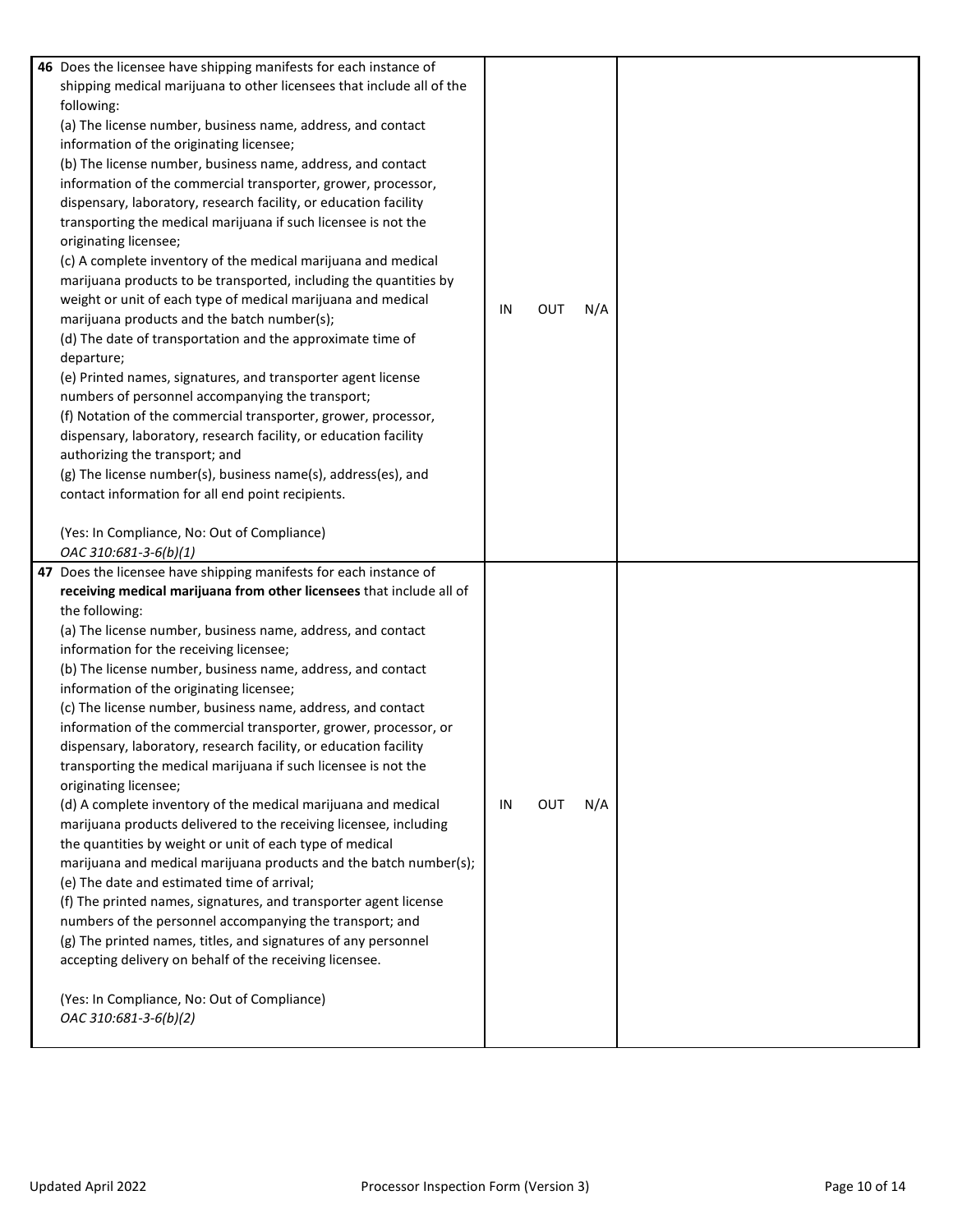| 48 Excluding the below permitted changes, do any transportation<br>manifests appear to have been altered after departure from the<br>originating licensed premises?<br><b>Permitted Changes:</b><br>(a) Name(s) of personnel receiving transport<br>(b) Title(s) of personnel receiving transport<br>(c) Signature(s) of personnel receiving transport                                                                                                                                                                                                                                                                                                                                                                                                                                                      | IN | OUT | N/A |  |
|-------------------------------------------------------------------------------------------------------------------------------------------------------------------------------------------------------------------------------------------------------------------------------------------------------------------------------------------------------------------------------------------------------------------------------------------------------------------------------------------------------------------------------------------------------------------------------------------------------------------------------------------------------------------------------------------------------------------------------------------------------------------------------------------------------------|----|-----|-----|--|
| (d) Documented refusal to accept delivery<br>(e) Documented impossible to deliver<br>(No: In Compliance, Yes: Out of Compliance)                                                                                                                                                                                                                                                                                                                                                                                                                                                                                                                                                                                                                                                                            |    |     |     |  |
| 63 O.S. § 427.16(U)(3); OAC 310:681-3-6(g); OAC 310:681-3-6(i)                                                                                                                                                                                                                                                                                                                                                                                                                                                                                                                                                                                                                                                                                                                                              |    |     |     |  |
| 49 If a licensee refuses to accept delivery or if delivery is impossible of<br>medical marijuana and medical marijuana products, did the licensee<br>document the following:<br>(a) The license number, business name, address, and contact<br>information of the licensee to which the medical marijuana or<br>medical marijuana products were to be delivered;<br>(b) A complete inventory of the medical marijuana or medical<br>marijuana products being returned, including batch number;<br>(c) The date and time of attempted delivery and the refusal;<br>(d) Documentation establishing the medical marijuana or medical<br>marijuana products were returned in accordance with<br>OAC 310:681-3-6(i).<br>(Yes: In Compliance, No: Out of Compliance)<br>OAC 310:681-3-6(g)(2); OAC 310:681-3-6(i) | IN | OUT | N/A |  |
| 50 Has the licensee sold, purchased, obtained, transferred, or otherwise<br>accepted medical marijuana from the following:<br>(a) an out-of-state individual/entity or<br>(b) an individual/entity that does not have a current, valid OMMA<br>license<br>(No: In Compliance, Yes: Out of Compliance)<br>OAC 310:681-5-18(I); 63 O.S. § 427.13(A)                                                                                                                                                                                                                                                                                                                                                                                                                                                           | IN | OUT | N/A |  |
| 51 Does the licensee maintain copies on site and readily accessible of all<br>transportation manifests for medical marijuana for at least 7 years<br>from the date of receipt?<br>Note: This includes originating manifests for items transported by the<br>licensee and received manifests for items transported to the<br>licensee.<br>(Yes: In Compliance, No: Out of Compliance)<br>OAC 310:681-3-6(f); 63 O.S. § 427.16(U)(4); OAC 310:681-5-4(h)                                                                                                                                                                                                                                                                                                                                                      | IN | OUT | N/A |  |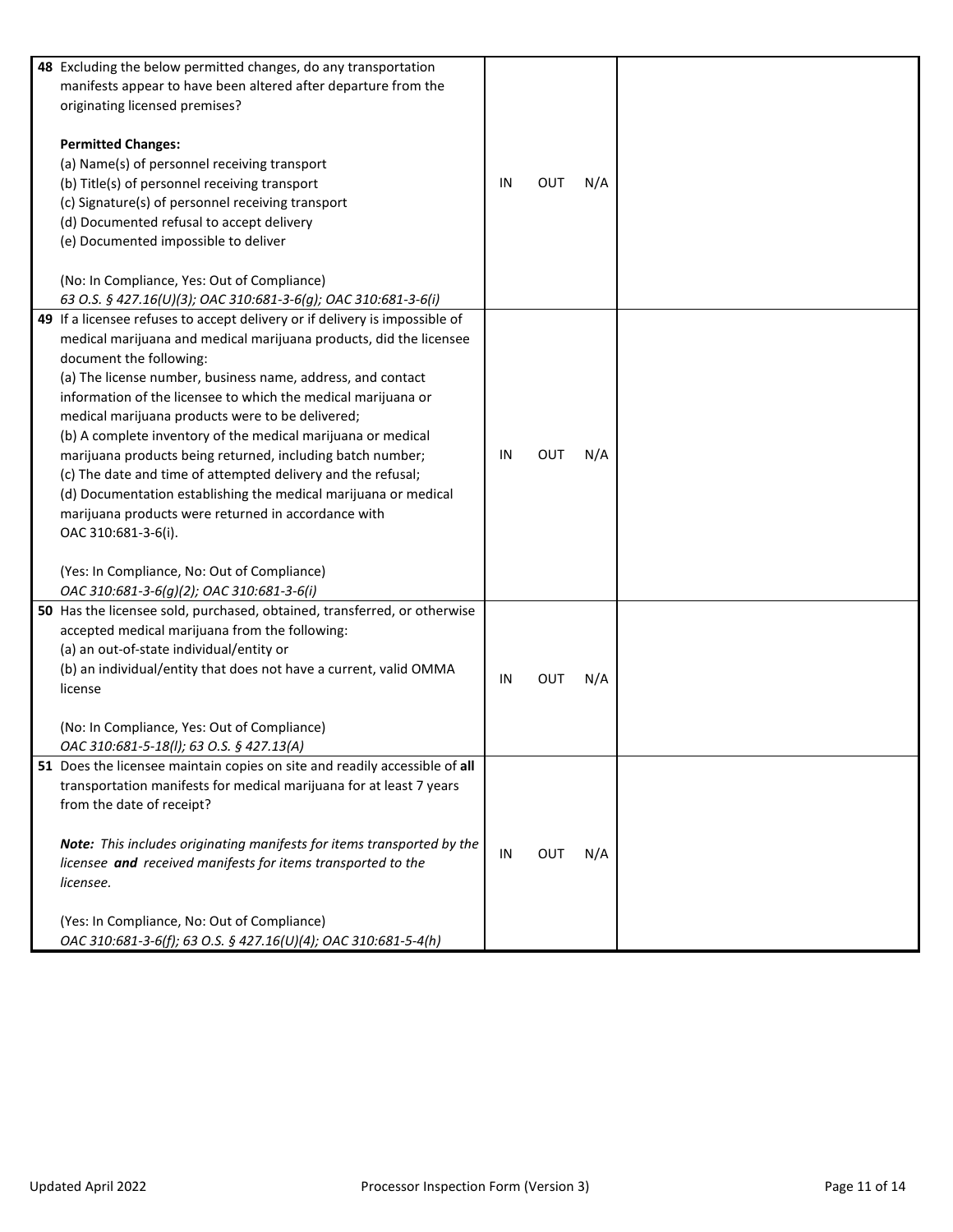| Waste                                                                                                                                                                                                                                                                                                                                                                                                                                                                                                                                                                                                                                                                                                                                                                                                                                                                                                                                                                                 | <b>IN</b> | OUT N/A    |     | <b>Comments</b> |
|---------------------------------------------------------------------------------------------------------------------------------------------------------------------------------------------------------------------------------------------------------------------------------------------------------------------------------------------------------------------------------------------------------------------------------------------------------------------------------------------------------------------------------------------------------------------------------------------------------------------------------------------------------------------------------------------------------------------------------------------------------------------------------------------------------------------------------------------------------------------------------------------------------------------------------------------------------------------------------------|-----------|------------|-----|-----------------|
| 52 Does the licensee engage in the disposal of non-medical marijuana<br>waste which includes root balls, stems, fan leaves, seeds, and the<br>mature stalks or fiber produced from such stalks in one of the<br>following ways?<br>(a) Open burning<br>(b) Incineration<br>(c) Burying<br>(d) Mulching<br>(e) Composting<br>(f) Any other technique approved by the DEQ<br>(Yes: In Compliance, No: Out of Compliance)<br>OAC 310:681-5-10(b)                                                                                                                                                                                                                                                                                                                                                                                                                                                                                                                                         | IN        | <b>OUT</b> | N/A |                 |
| 53 Does the licensee maintain a disposal log for non-medical marijuana<br>waste which includes root balls, stems, fan leaves, seeds, and the<br>mature stalks or fiber produced from such stalks, for the past 5 years<br>that contains the following information?<br>(a) Name and license number of the commercial licensee;<br>(b) A description of the plant material being disposed;<br>(c) A brief description of the method used for disposal;<br>(d) Date and time of the disposal;<br>(e) Names of employee(s) conducting the disposal; and<br>(f) A signed statement from the commercial licensee or authorized<br>representative attesting to lawful disposal of the plant parts under<br>penalty of perjury<br>Note: Acceptable methods of disposal for non-medical marijuana<br>waste are open burning, incineration, burying, mulching, composting,<br>or any other technique approved by the DEQ.<br>(Yes: In Compliance, No: Out of Compliance)<br>OAC 310:681-5-10(b) | IN        | <b>OUT</b> | N/A |                 |
| 54 Does the licensee dispose of medical marijuana waste within 90 days<br>using an OMMA-licensed waste disposal facility and maintain disposal<br>records for 5 years?<br>(Yes: In Compliance, No: Out of Compliance)<br>OAC 310:681-9-9(a)                                                                                                                                                                                                                                                                                                                                                                                                                                                                                                                                                                                                                                                                                                                                           | IN        | <b>OUT</b> | N/A |                 |
| 55 Does the licensee dispose of all medical marijuana waste in a locked,<br>secure waste receptacle that is stored in a safe and secure location<br>with limited access?<br>(Yes: In Compliance, No: Out of Compliance)<br>OAC 310:681-9-6(b)                                                                                                                                                                                                                                                                                                                                                                                                                                                                                                                                                                                                                                                                                                                                         | IN        | Ουτ        | N/A |                 |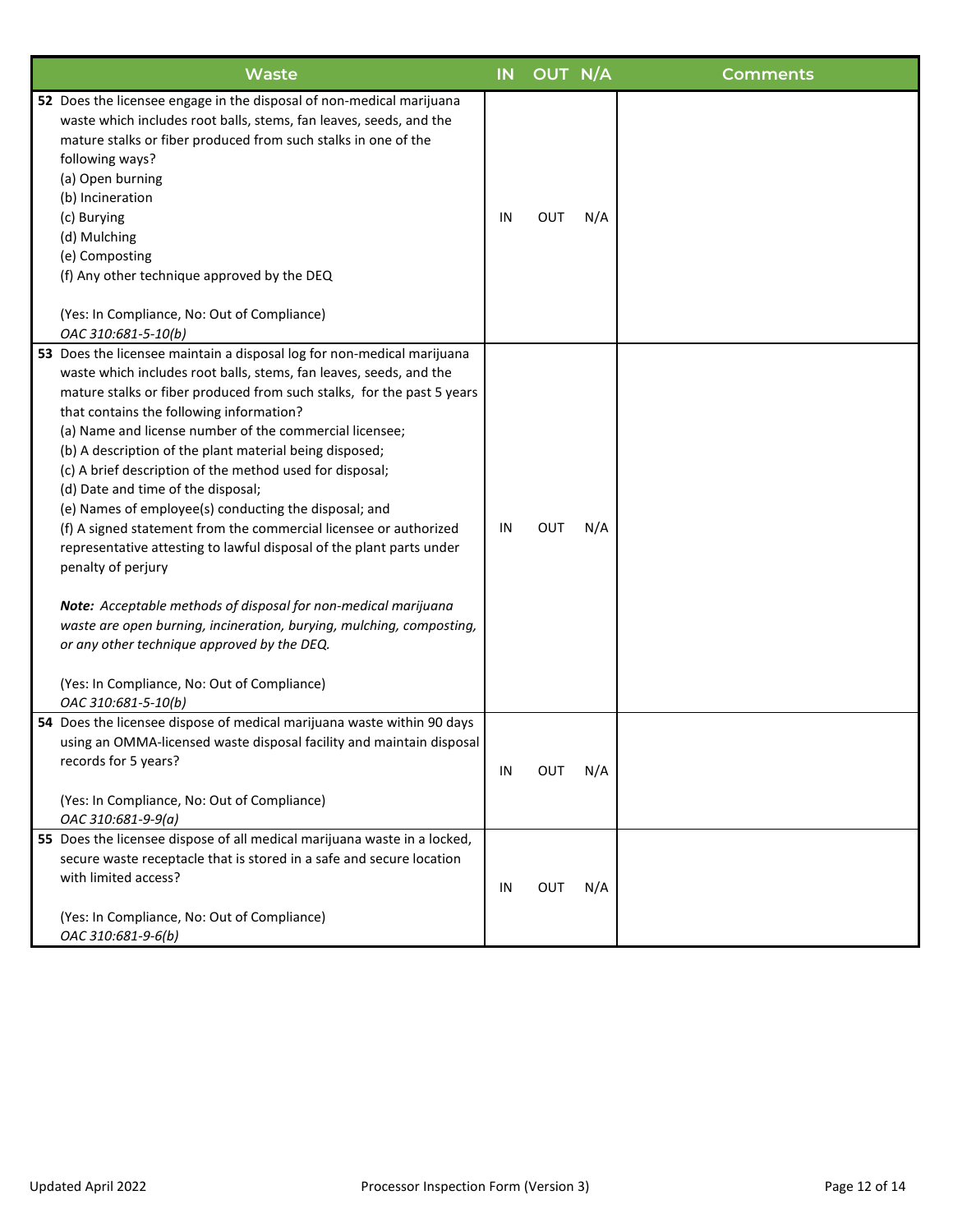| <b>Advertising</b>                                                                                                                                                                                                                                                                                                                                                                                                                                          | IN                                                                                                                                                                                                                                                                                                                                                                                                                                                                                                            |            |            | <b>Comments</b>                  |  |  |
|-------------------------------------------------------------------------------------------------------------------------------------------------------------------------------------------------------------------------------------------------------------------------------------------------------------------------------------------------------------------------------------------------------------------------------------------------------------|---------------------------------------------------------------------------------------------------------------------------------------------------------------------------------------------------------------------------------------------------------------------------------------------------------------------------------------------------------------------------------------------------------------------------------------------------------------------------------------------------------------|------------|------------|----------------------------------|--|--|
| OAC 310:681-1-4 Definitions "Advertising" means the act of providing consideration for the publication, dissemination,<br>solicitation, or circulation of visual, oral, or written communication to induce directly or indirectly any person to patronize a<br>particular medical marijuana business or to purchase any particular medical marijuana or medical marijuana products.<br>This includes marketing but does not include packaging and labeling. |                                                                                                                                                                                                                                                                                                                                                                                                                                                                                                               |            |            |                                  |  |  |
| 56 Is any advertising deceptive, false, or misleading which includes any                                                                                                                                                                                                                                                                                                                                                                                    |                                                                                                                                                                                                                                                                                                                                                                                                                                                                                                               |            |            |                                  |  |  |
| indication the product is organic or pesticide-free?                                                                                                                                                                                                                                                                                                                                                                                                        |                                                                                                                                                                                                                                                                                                                                                                                                                                                                                                               |            |            |                                  |  |  |
| Note: "Organic", "organix" and "organique" must be authorized by<br>the National Organic Program. "Pesticide-free" must be grown,<br>harvested, processed and dispensed without any pesticides.                                                                                                                                                                                                                                                             | IN                                                                                                                                                                                                                                                                                                                                                                                                                                                                                                            | <b>OUT</b> | N/A        |                                  |  |  |
| (No: In Compliance, Yes: Out of Compliance)                                                                                                                                                                                                                                                                                                                                                                                                                 |                                                                                                                                                                                                                                                                                                                                                                                                                                                                                                               |            |            |                                  |  |  |
|                                                                                                                                                                                                                                                                                                                                                                                                                                                             |                                                                                                                                                                                                                                                                                                                                                                                                                                                                                                               |            |            |                                  |  |  |
|                                                                                                                                                                                                                                                                                                                                                                                                                                                             |                                                                                                                                                                                                                                                                                                                                                                                                                                                                                                               |            |            |                                  |  |  |
|                                                                                                                                                                                                                                                                                                                                                                                                                                                             |                                                                                                                                                                                                                                                                                                                                                                                                                                                                                                               |            |            |                                  |  |  |
| (No: In Compliance, Yes: Out of Compliance)                                                                                                                                                                                                                                                                                                                                                                                                                 |                                                                                                                                                                                                                                                                                                                                                                                                                                                                                                               |            |            |                                  |  |  |
|                                                                                                                                                                                                                                                                                                                                                                                                                                                             |                                                                                                                                                                                                                                                                                                                                                                                                                                                                                                               |            |            |                                  |  |  |
| (a) A child or other person under legal age consuming marijuana                                                                                                                                                                                                                                                                                                                                                                                             |                                                                                                                                                                                                                                                                                                                                                                                                                                                                                                               |            |            |                                  |  |  |
| (b) Objects such as toys, cartoons, cartoon characters, or similar                                                                                                                                                                                                                                                                                                                                                                                          |                                                                                                                                                                                                                                                                                                                                                                                                                                                                                                               |            |            |                                  |  |  |
| images that suggest the presence of a child                                                                                                                                                                                                                                                                                                                                                                                                                 | IN                                                                                                                                                                                                                                                                                                                                                                                                                                                                                                            | OUT        | N/A        |                                  |  |  |
| (No: In Compliance, Yes: Out of Compliance)                                                                                                                                                                                                                                                                                                                                                                                                                 |                                                                                                                                                                                                                                                                                                                                                                                                                                                                                                               |            |            |                                  |  |  |
| 59 Do any advertisements have a manner or design that would be                                                                                                                                                                                                                                                                                                                                                                                              |                                                                                                                                                                                                                                                                                                                                                                                                                                                                                                               |            |            |                                  |  |  |
| especially appealing to children or other persons under (18) years of                                                                                                                                                                                                                                                                                                                                                                                       |                                                                                                                                                                                                                                                                                                                                                                                                                                                                                                               |            |            |                                  |  |  |
|                                                                                                                                                                                                                                                                                                                                                                                                                                                             | IN                                                                                                                                                                                                                                                                                                                                                                                                                                                                                                            | <b>OUT</b> |            |                                  |  |  |
|                                                                                                                                                                                                                                                                                                                                                                                                                                                             |                                                                                                                                                                                                                                                                                                                                                                                                                                                                                                               |            |            |                                  |  |  |
|                                                                                                                                                                                                                                                                                                                                                                                                                                                             |                                                                                                                                                                                                                                                                                                                                                                                                                                                                                                               |            |            |                                  |  |  |
|                                                                                                                                                                                                                                                                                                                                                                                                                                                             |                                                                                                                                                                                                                                                                                                                                                                                                                                                                                                               |            |            | <b>Comments</b>                  |  |  |
|                                                                                                                                                                                                                                                                                                                                                                                                                                                             |                                                                                                                                                                                                                                                                                                                                                                                                                                                                                                               |            |            |                                  |  |  |
|                                                                                                                                                                                                                                                                                                                                                                                                                                                             |                                                                                                                                                                                                                                                                                                                                                                                                                                                                                                               |            |            |                                  |  |  |
| (Yes: In Compliance, No: Out of Compliance)<br>63 O.S. § 427.6(E)(7); OAC 310:681-5-1.1(3); OAC 310:681-5-4(a)                                                                                                                                                                                                                                                                                                                                              | IN                                                                                                                                                                                                                                                                                                                                                                                                                                                                                                            | OUT        | N/A        |                                  |  |  |
| 61 Did you observe or encounter any evidence of onsite consumption of<br>alcohol or the smoking/vaping of medical marijuana or medical<br>marijuana products?                                                                                                                                                                                                                                                                                               | IN                                                                                                                                                                                                                                                                                                                                                                                                                                                                                                            | OUT        | N/A        |                                  |  |  |
| (No: In Compliance, Yes: Out of Compliance)<br>OAC 310:681-5-18(a)                                                                                                                                                                                                                                                                                                                                                                                          |                                                                                                                                                                                                                                                                                                                                                                                                                                                                                                               |            |            |                                  |  |  |
| 62 Are all employees observed at least 18 years of age or older?                                                                                                                                                                                                                                                                                                                                                                                            |                                                                                                                                                                                                                                                                                                                                                                                                                                                                                                               |            |            |                                  |  |  |
| (Yes: In Compliance, No: Out of Compliance)<br>OAC 310:681-5-18(b)                                                                                                                                                                                                                                                                                                                                                                                          | ΙN                                                                                                                                                                                                                                                                                                                                                                                                                                                                                                            | OUT        | N/A        |                                  |  |  |
| 63 Were any minors under eighteen (18) present at the licensed                                                                                                                                                                                                                                                                                                                                                                                              |                                                                                                                                                                                                                                                                                                                                                                                                                                                                                                               |            |            |                                  |  |  |
| premises without a parent or legal guardian?                                                                                                                                                                                                                                                                                                                                                                                                                | IN                                                                                                                                                                                                                                                                                                                                                                                                                                                                                                            | OUT        | N/A        |                                  |  |  |
| (No: In Compliance, Yes: Out of Compliance)<br>OAC 310:681-5-17                                                                                                                                                                                                                                                                                                                                                                                             |                                                                                                                                                                                                                                                                                                                                                                                                                                                                                                               |            |            |                                  |  |  |
|                                                                                                                                                                                                                                                                                                                                                                                                                                                             | OAC 310:681-7-3(b)(1); OAC 310:681-7-3(c)<br>57 Does any advertising represent that the use of medical marijuana has<br>curative or therapeutic effects?<br>OAC 310:681-7-3(b)(4)<br>58 Does any advertising depict either of the following?<br>OAC 310:681-7-3(b)(5)-(6)<br>age and/or induce such people to consume marijuana?<br>(No: In Compliance, Yes: Out of Compliance)<br>OAC 310:681-7-3(b)(7)<br><b>Final Observations</b><br>60 Were you given access to enter and inspect the licensed premises? | IN<br>IN   | <b>OUT</b> | OUT N/A<br>N/A<br>N/A<br>OUT N/A |  |  |